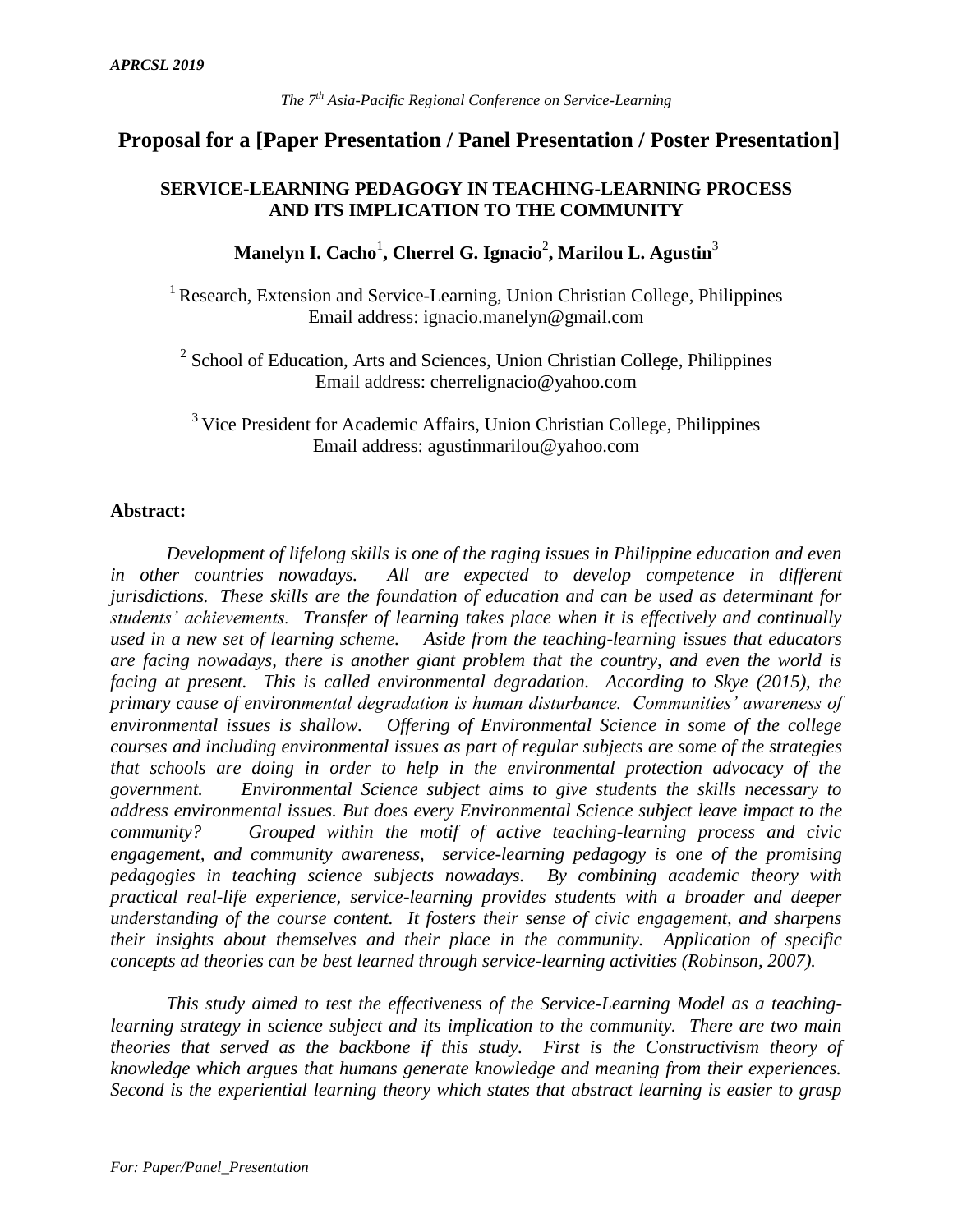#### *The 7th Asia-Pacific Regional Conference on Service-Learning*

*when it is rooted in practical experience, and the experience itself is enriched when it is linked directly with learning. These two theories are integral for designing service-learning programs and activities since Service-Learning is a pedagogy that allows students participate in a service experience through reflection and integrate abstract concepts learned in the classroom to actively understand their experiences. Guided by these philosophies, the researchers postulate that performance of students hinges on solid knowledge on how students learn by gathering from different ways of learning through exposure, thus design guided service-learning activities.*

*This study utilized quantitative research method in two different ways. First is by using the quasi-experimental research design using the pretest and posttest to determine the effectiveness of the intervention made in teaching environmental science. On the other hand, descriptive survey was utilized along the environmental awareness and practices of the barangay residents. In order to gather the necessary data in this study, the researcher made use of teacher-made test, and a survey questionnaire. Thirty (30) students enrolled in Environmental Science and eighty nine (89) barangay residents became the respondents of this study. The data on environmental knowledge of the students and environmental awareness of the barangay residents were condensed through frequency counts and average weighted mean. Students' reflections were rated using the rubric that was condensed through frequency counts and average weighted mean. The data on the significant difference on the level of evironmental knowledge of the students before and after the implementation of the service learning activities were treated with t-test. And lastly, after series of information drive and lectures in the community, the data on the significant difference on the level of environmental awareness and practtices of the barangay residents before and after the activities were treated with both chisquare and t-test.* 

*On the result along the level of knowledge of students on environmental science during pretest is found to be average, which, it became high during the posttest. Further, the level of environmental awareness of the barangay residents before the conduct of service-learning activities is 3.27 with a descriptive rating of Somewhat Aware. The level of environmental practices of the residents has a weighted mean of 2.21 with a descriptive value of Rarely Practiced. In terms of the level of performance of students in the formative evaluation using the service-learning model, students' performance got a mean of 3.6 with the descriptive value of Superior. There is also a significant difference on the level of students' environmental science knowledge before and after the service-learning activities. In terms of the difference on the level of environmental awareness and practices of the residents before and after the activities, the following are the findings: 1) residents prefer to dispose their kitchen wastes, paper and card boards, and used plastic products into dumpsites before and after the activities; 2) residents have changed their preferences of throwing their used metal products and glasses from dump trucks to reuse/recycle. It was found that that there is no statistically significant difference between observed and expected results; the respondents equally prefer disposing their kitchen wastes using dump trucks after the implementation of the service-learning activities. On the other hand, the rest of the items have an evidence of change after the implementation of the said activity. In terms of awareness and general environmental practices, the study shows that there is a significant difference between the environmental awareness and practices of the residents before and after the conduct of the activities.*

*From the findings of the study, the researchers concluded that service-learning activities are effective in increasing the knowledge of students on environmental science lessons. It is also*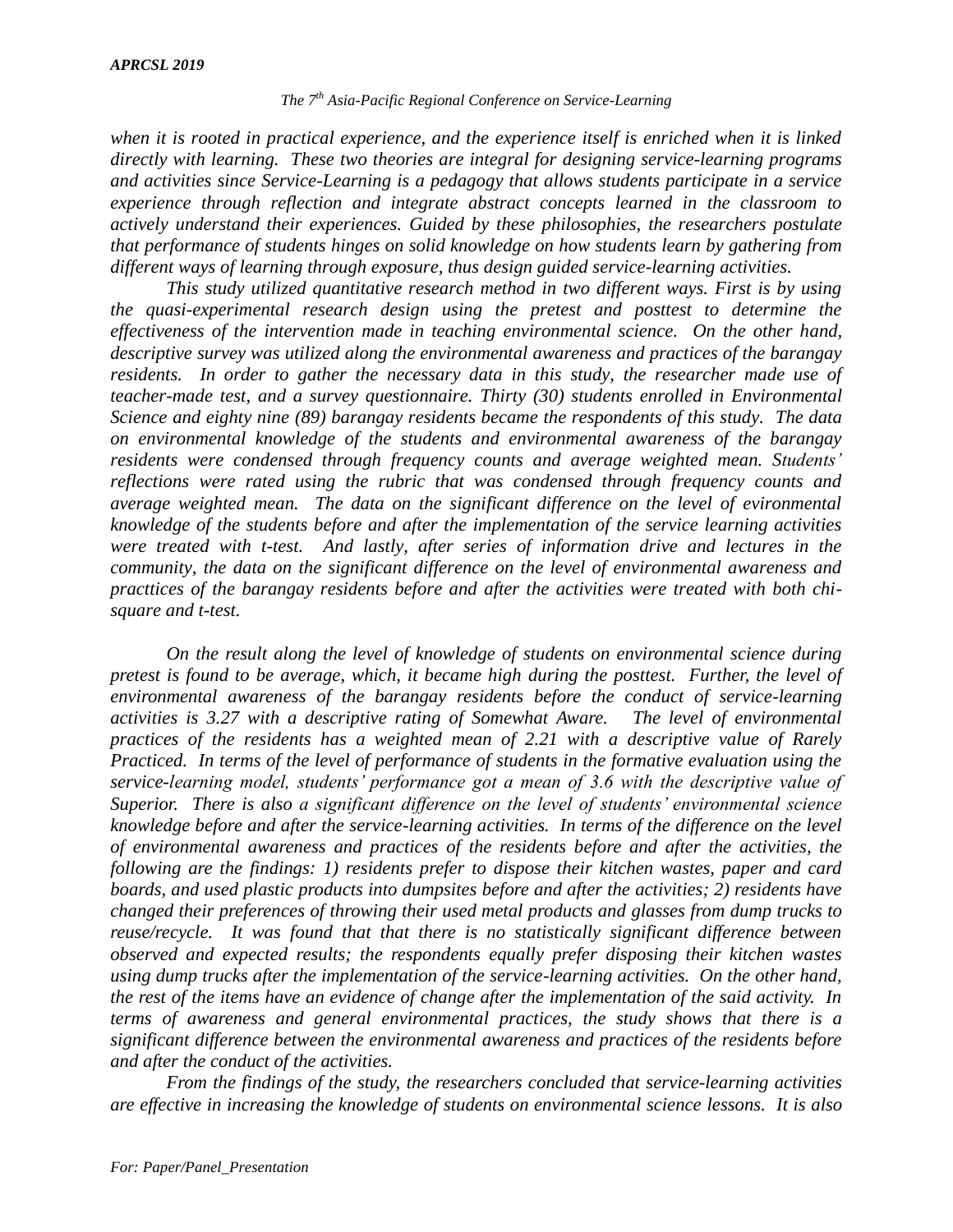#### *The 7th Asia-Pacific Regional Conference on Service-Learning*

*concluded that Service-Learning programs and activities helped the people in the community to increase their environmental awareness and practices. It is also important to note that this study wishes to point out that students are also members of the community, proper training and mindset are necessary for them to become responsible citizens of their community in the future, thus, empowering the students are also empowering the community. It is also noted through random interviews that the people in the community acknowledge the benefits from the service-learning activities in their community. Therefore, service-learning pedagogy helped students in improving their performance in the subject. Furthermore, because of high ratings of formative evaluation and reflections of students in their service-learning activities following the PART model, the community awareness and civic consciousness of students were further achieved, this is on the condition that the implementation is properly monitored and to take note that the activities should satisfy the needs of the students, teacher, and even the community.*

**Keywords**: Service-learning, environmental science instruction, community awareness

### **References**:

- Abdullah, R. (2010). *The level of environmental knowledge, awareness, attitudes and practices of UKM Students*. (Unpublished master's thesis) Universiti Kebangsaan Malaysia. Retrieved on February 5, 2016 from<http://www.academia.edu/5091088/>
- Ignacio, C. G. (2009). Integrated practical community-based STEL teaching material. Don Mariano Marcos Memorial State University-SLUC, Agoo, La Union.
- Ignacio, Manelyn, R. (2016). Service-Learning Model for Environmental Science Instruction. Don Mariano Marcos Memorial State University-SLUC, Agoo, La Union.
- P.A.R.T. Model of Service-Learning of Union Christian College. Center for Research Development, Extension, and Service-Learning (CRDEPS) Manual of Operations 2017. La Union, Philippines
- Simonet, Dan (2008). Service-learning and academic success: The Links to retention research. Minnesota: Minnesota Campus Compact.
- Tuano, P., and Sescon, J., (2012). Service learning as a response to disasters and social development: A Philippine experience. *Japan Social Innovation Journal*. 2 (1), 2-64.
- Youth Service America. (2009). 55 Environmental service-learning projects. Retrieved on January 22, 2016 from http://readwriteact.org/files/2013/01/55-Environmental-Service-Learning-Projects.pdf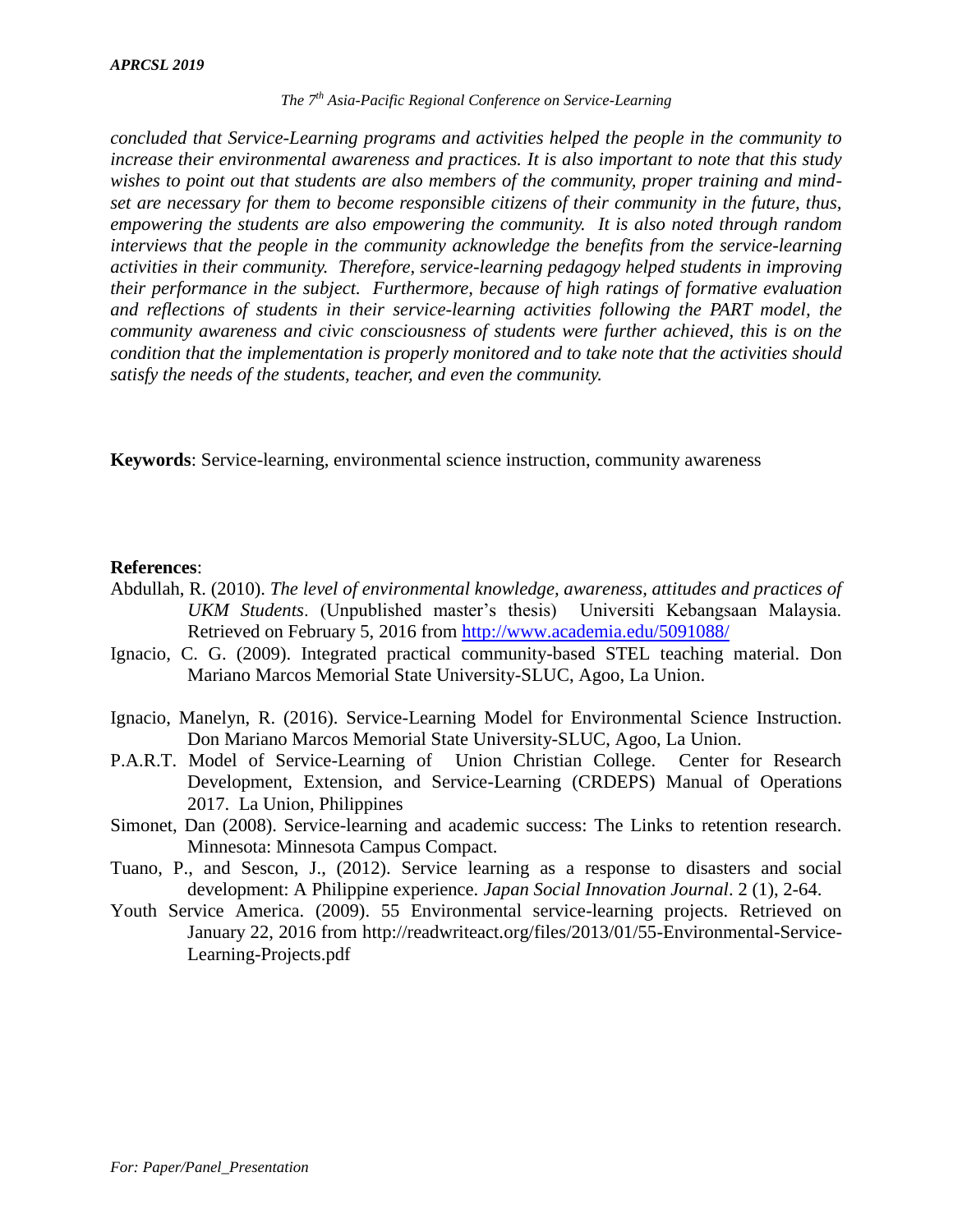## **Biographical sketch of each presenter**

Please send the biographical sketch of the presenters together with the proposal using the following format:

### **Presenter 1**:

- i. Cacho, Manelyn Ignacio
- ii. Asst. Director, Center for Research, Extension, and Service-Learning, Union Christian College, Philippines
- iii. Short biography (word count should not exceed 70 words)

Dr. Manelyn I. Cacho is the Asst. Director for Research, Extension, and Service-Learning and concurrent coordinator for Service-Learning Program of Union Christian College, Philippines. She is a professor in College Department and Master of Arts in Education. She finished her Doctor of Philosophy in Science Education in 2016, Master of Education in 2011 and Bachelor of Secondary Education major in General Science in 2005.

iv. Contact information (address, email address, homepage)

Address: San Benito Norte, Aringay, La Union, Philippines

Email: ignacio.manelyn@gmail.com

### **Presenter 2**:

- i. Ignacio, Cherrel Gravino
- ii. Dean, School of Education, Arts, and Sciences
- iii. Short biography (word count should not exceed 70 words)

Dr. Cherrel G. Ignacio is the Dean of the School of Education, Arts & Sciences of Union Christian College, Philippines and currently teaching professional education courses and natural sciences. She finished her Doctor of Philosophy in Science Education in 2009, Master of Arts in Science Education in 2003, and Bachelor of Secondary Education in 1994.

iv. Contact information (address, email address, homepage)

Email: ignaciocherrel@yahoo.com

Website: